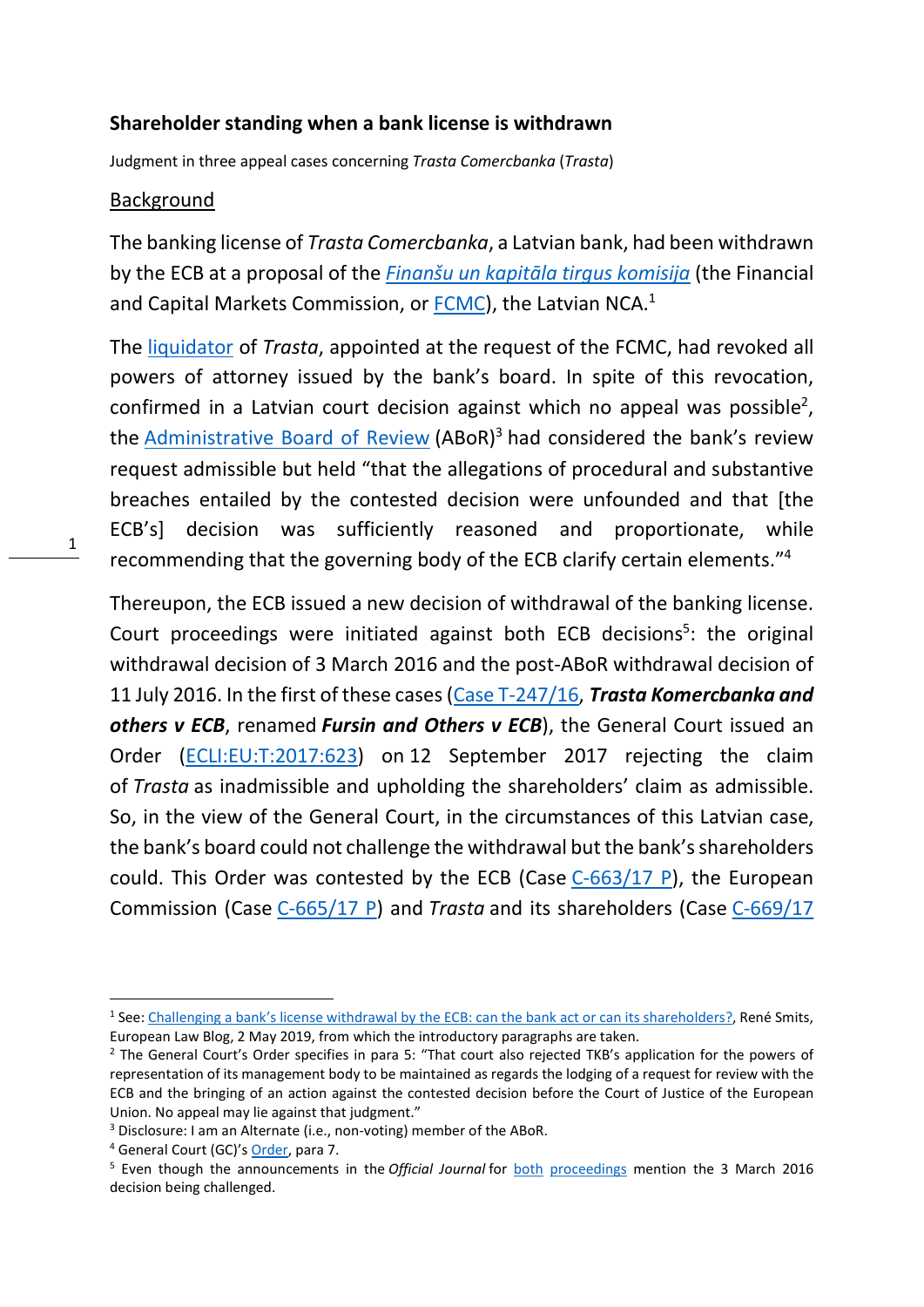P). Note that this threefold appeal still only concerns the admissibility of a judicial challenge, not the substantive issues of the license withdrawal.

# The AG's Opinion in a few sentences

On 11 April 2019, Advocate General (AG) Juliane Kokott gave her Opinion (ECLI:EU:C:2019:323). The AG advised the Court of Justice to rule that, even when a liquidator has revoked the mandate of the lawyer representing the credit institution, a bank – represented by its former management and not by its liquidator – can challenge an ECB license withdrawal in court. She suggested to – in so far – set aside the Latvian rules on revoking a bank's mandates in order to provide an effective remedy against the withdrawal of the authorisation. She also advised the ECJ to find that the shareholders have no right to challenge the withdrawal of the license of a bank. $6$ 

# Judgment of 5 November 2019 (ECLI:EU:C:2019:923)

The ECJ rejects the appeal against the Order of the General Court by the shareholders as they "have not, in whole or in part, been unsuccessful", a requisite for filing appeal.

# Even a bank in liquidation may contest the withdrawal of its license

On Trasta's appeal, the ECJ begins by recalling the rule of law upon which the EU is based:

"that the European Union is a Union based on the rule of law in which its institutions are subject to judicial review of the compatibility of their acts with, inter alia, the Treaty on the Functioning of the European Union and the general principles of law, that treaty having established a complete system of legal remedies and procedures designed to permit the Court to review the legality of acts of the EU institutions" [para 54; emphasis added, RS]

## Effective judicial protection is a core principle of EU law…

"(…) the principle of the effective judicial protection of individuals' rights under EU law, also referred to in the second subparagraph of Article 19(1) TEU, is a general principle of EU law stemming from the constitutional traditions common to the Member States. That principle has been enshrined in Articles 6 and 13 of the European Convention for the Protection of Human Rights and Fundamental Freedoms, signed in Rome on 4 November 1950. It is now reaffirmed by Article 47 of the Charter (…)" [para 55]

<sup>&</sup>lt;sup>6</sup> The Opinion of the AG is extensively summarised in my blogpost mentioned in footnote 1 above.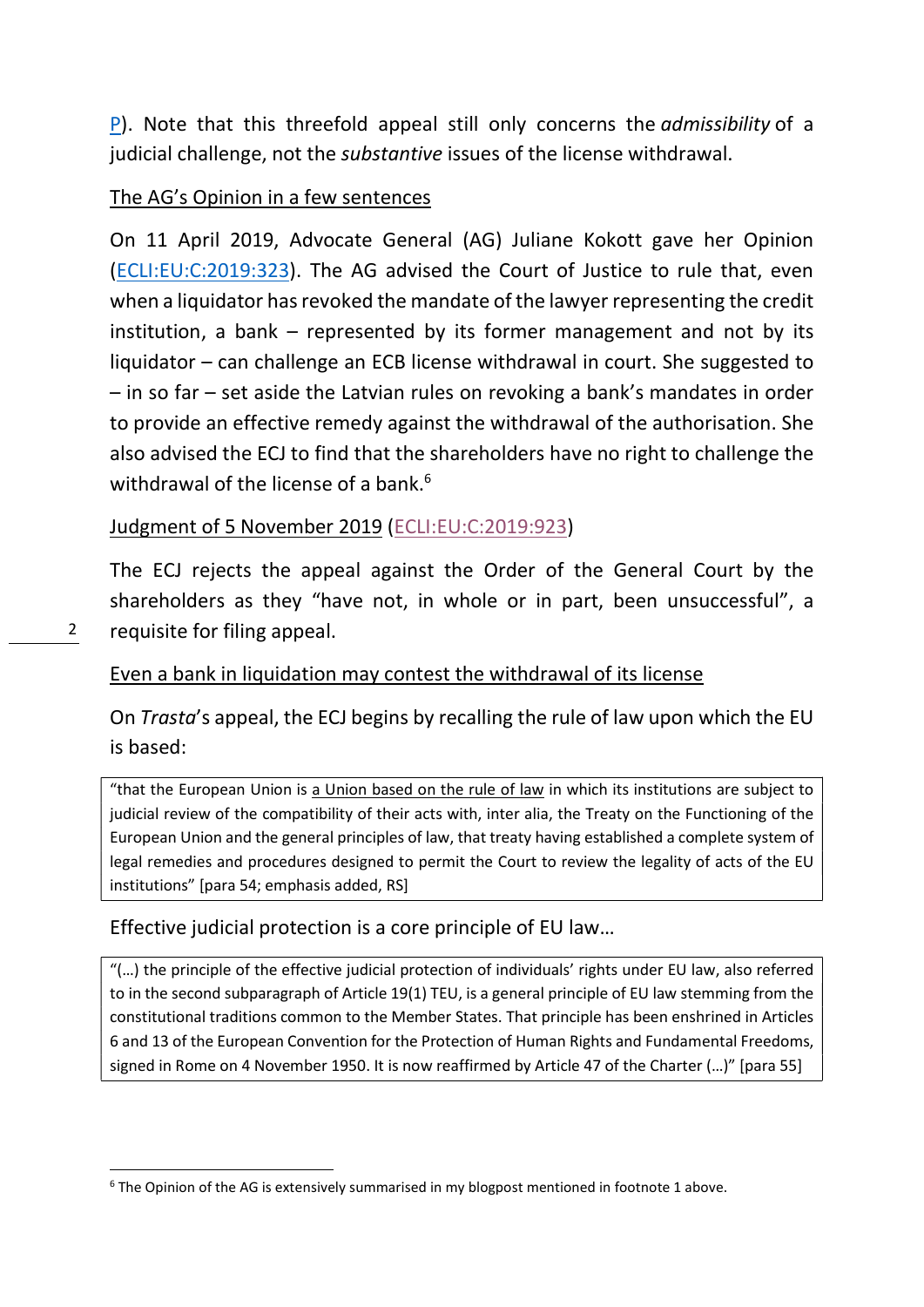…. that ensures an appeal before the CJEU against an act addressed to it which has been adopted by an EU institution:

"The effective judicial protection of a legal person such as Trasta Komercbanka, whose authorisation has been withdrawn by a decision of an EU institution such as the ECB, adopted on the basis of an act of the European Union such as Regulation No 1024/2013, is ensured by the right of that person, pursuant to the fourth paragraph of Article 263 TFEU, to bring an action for annulment of that decision before the Courts of the European Union." [para 56; emphasis added, RS]

Absent EU rules on the matter, it is for national law to establish which bodies of a legal person are entitled to take the decision to appeal against the withdrawal [para 58]. Yet, the "the autonomy enjoyed by the Member States in that regard is restricted by their obligation, in particular, to ensure compliance with the right to an effective remedy and to a fair hearing enshrined in Article 47 of the Charter" [para 59]. The right to an effective remedy would be undermined if the legal person depended on a liquidator, appointed at the behest of the very authority initiating the withdrawal of the license, to contest the revocation of the authorisation. The Court cites the relationship of trust between the appointed liquidator and the national competent authority and the liquidator's task of carrying out the liquidation of the legal person affected by the contested act:

"The right of a legal person, such as Trasta Komercbanka, to an effective legal remedy before the Courts of the European Union would be infringed if, under the law of the Member State concerned, a liquidator empowered to take such decisions were to be appointed on the basis of a proposal from a national authority which took part in the adoption of the act adversely affecting the legal person concerned and which resulted in its going into liquidation. Having regard to the relationship of trust between that authority and the appointed liquidator which is involved in such an appointment procedure and to the fact that a liquidator's task is to carry out the final liquidation of the legal person which has gone into liquidation, there is a risk that that liquidator may avoid challenging, in court proceedings, an act which that authority has itself adopted or which has been adopted with its assistance and which has led to the legal person concerned going into liquidation." [para 60]

The fact that the liquidator may be out of function when the NCA so decides and if the withdrawal of the license (leading to the liquidation) would be annulled underlines the conflict of interest that the liquidator has, which affects the right to an effective remedy for the bank concerned [para 62]. The ECJ holds the considerations of the General Court on the consequences of Latvian law to be

3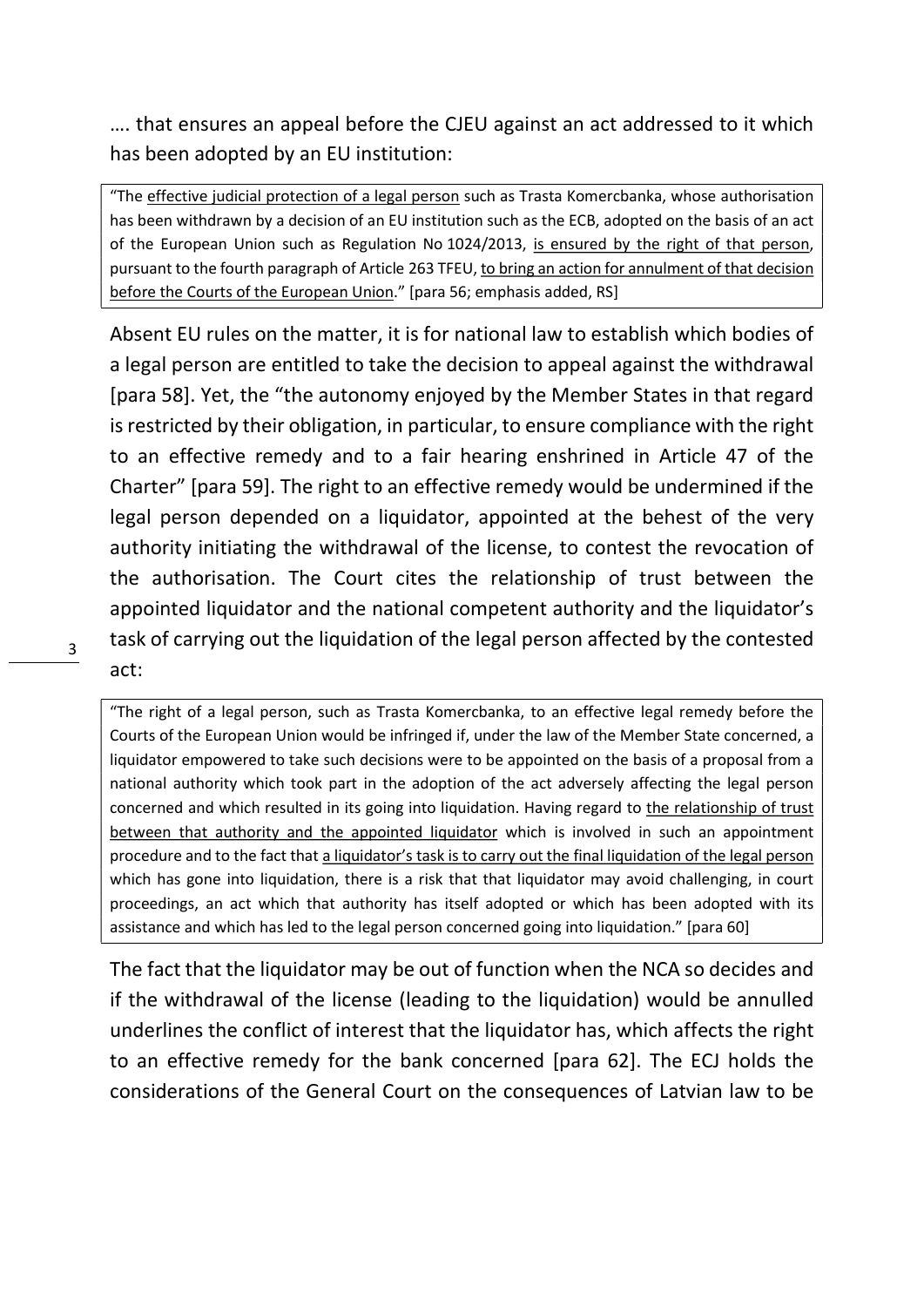"vitiated by an error of law" [para 69] and sidesteps Latvian law<sup>7</sup> as the revocation by the liquidator of the power of attorney to the lawyer representing the bank, recognised under Latvian law, infringes Trasta's right to effective judicial protection under Article 47 of the Charter [para 70]. The Court explains this in paras 71-75, first, by recalling the close connection between the withdrawal of the banking license and the liquidation:

Given that the liquidation of Trasta Komercbanka is, in accordance with the applicable provisions of Latvian law, a consequence of the withdrawal of its authorisation by the decision at issue, the annulment of that decision following the action brought by Trasta Komercbanka may lead to the withdrawal of the decision ordering the liquidation of that company and, consequently, of the decision appointing the liquidator. [para 71]

and, then, by alluding to the task of a liquidator under Latvian law ("the sole purpose of the liquidator is to collect debts, sell assets and satisfy the claims of creditors in order to bring about the total cessation of that person's activity"), which is not the same as usually given to the management of the legal person [para 72] while, finally, by recognising what the General Court failed to take into account, namely the interwovenness of the liquidator with the FCMC:

Moreover, the General Court failed to take account of the fact, relied on before it by Trasta Komercbanka, that the liquidator, in accordance with Article 377(2) of the Law on Civil Procedure, had been appointed at the suggestion of the FCMC and that, by virtue of Article 387(2) of that law, the FCMC could request that the liquidator be discharged if it no longer had confidence in that liquidator. [para 73]

Although the FCMC is neither the author of the decision at issue nor the defendant before the General Court, that person being the ECB in both instances, the fact remains that the FCMC participated in the adoption of the decision at issue, which was adopted at its suggestion. Having regard to the task conferred on it pursuant to Latvian law, the liquidator has a conflict of interests because the challenge, before the Courts of the European Union, to the withdrawal of the authorisation of the legal person which it represents could lead it, contrary to that task, to deprive the liquidation proceedings concerning that person of any legal basis. [para 74; emphasis added, RS]

## The Court concludes that

 "(…) it follows from the existence of such links between the FCMC and the liquidator and from the role played by the FCMC in the adoption of the decision at issue that the responsibility for any revocation of the power of attorney issued to Trasta Komercbanka's lawyer for the purpose of bringing an action before the Courts of the European Union against that decision cannot be given to that liquidator without infringing Trasta Komercbanka's right to effective judicial protection within the meaning of Article 47 of the Charter. [para 75; emphasis added, RS]

<sup>&</sup>lt;sup>7</sup> For the second time this year: in the Rimšēvičs case, this was also the outcome. See *ECJ annuls a national* measure against an independent central banker, René Smits, 5 March 2019, on the judgment of 26 February 2019, ECLI:EU:C:2019:139 in Case C-202/18 (Ilmārs Rimšēvičs v Republic of Latvia) and Case C-238/18 (European Central Bank v Republic of Latvia).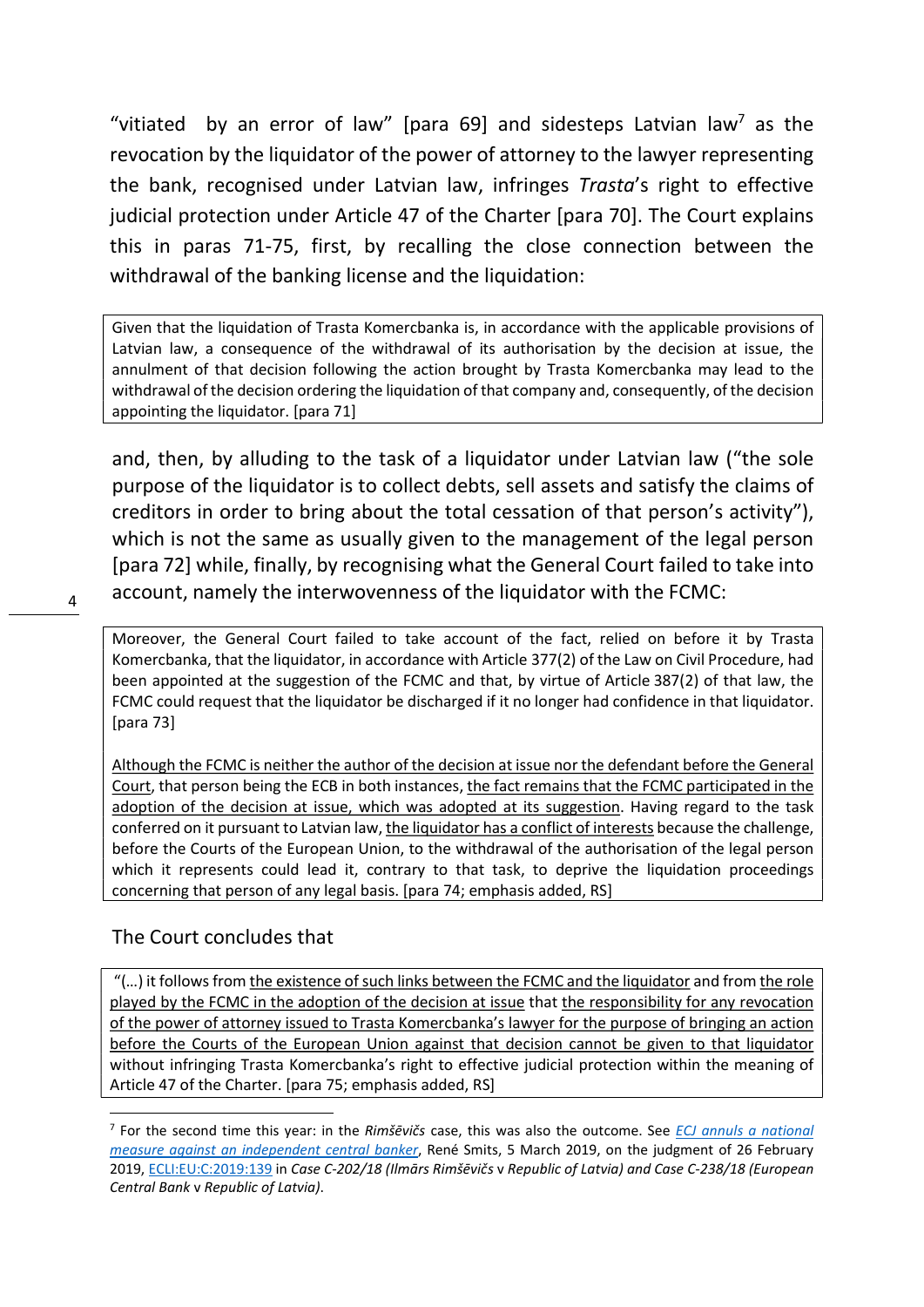The ECJ refers to a judgment of the ECHR in Capital Bank AD v. Bulgaria (CE:ECHR:2004:0909DEC004942999).

In para 78, the ECJ concludes that the General Court, when it recognised as valid the liquidator's revocation of the power of attorney of the lawyer acting for the company, has erred in law and …..

"could not take that revocation into account, given that it infringed Trasta Komercbanka's right to effective judicial protection as enshrined in Article 47 of the Charter"

…., thus finding that

"the appeal lodged by Trasta Komercbanka in Case C 669/17 P is both admissible and well founded"

The case is referred back to the General Court for deciding on the merits [para 80-83].

Shareholders do not have standing to contest the withdrawal of a bank's license

Finding the appeal lodged by the ECB in Case C-663/17 P admissible [para 87], the ECJ continues to consider the appeals by the ECB and the Commission against the Order of the General Court for considering Trasta's shareholders admissible.

After summarising the arguments of the parties, the ECJ restates that Article 263, fourth paragraph, TFEU allows a natural or legal person to institute proceedings against a decision addressed to another person only if that decision is of direct and individual concern to him or her. "Direct concern" entails:

"the fulfilment of two cumulative criteria, namely the contested measure must, first, directly affect the legal situation of the individual and, secondly, leave no discretion to the addressees who are entrusted with the task of implementing it, such implementation being purely automatic and resulting from EU rules alone without the application of other intermediate rules (…)" [para 103]

The ECJ sees only direct effect for *Trasta*, not for its shareholders as the banking license "had been issued to Trasta Komercbanka itself and not to its shareholders ad personam." [para 104].

The General Court's finding of direct concern was based "on the 'intensity' of the effects of the decision at issue", namely that the shareholders' right to receive dividend 'necessarily becomes illusory' once the company can no longer carry out its business activities, whilst the exercise of shareholder rights 'becomes

5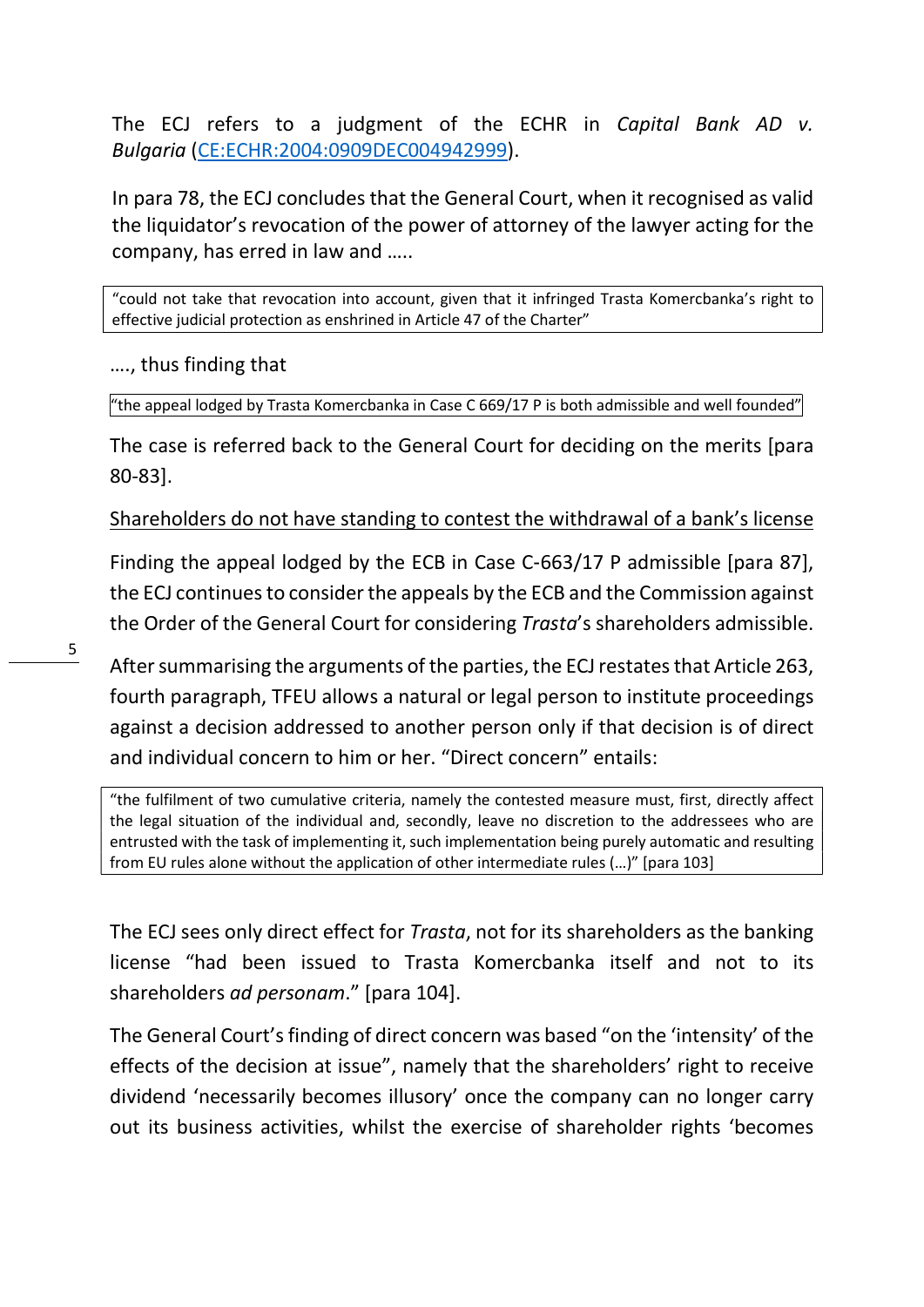essentially formal' once the withdrawal of the license 'prohibit[s] [Trasta Komercbanka] from achieving its objects'. [para 106]

These grounds for the General Court's Order are also vitiated by errors of law [para 107]. Applying "an incorrect criterion, based on the 'intensity' of the effects of the decision at issue", the General Court had not determined whether the withdrawal of the bank's license might have had a direct effect on the legal situation of its shareholders [para 108]. What is more,

"the General Court was wrong to take account of the non-legal, economic effects of the decision at issue on the situation of the shareholders of Trasta Komercbanka" [para 109]

The ECJ has several arguments for this reasoning. First, under national law, the shareholders still had rights to exercise:

"The right of shareholders to receive dividends and to participate in the management of Trasta Komercbanka, as a company constituted under Latvian law, has not been affected by the decision at issue." [para 110]

The withdrawal of the license may make "questionable" Trasta's ability to distribute dividends but is economic in nature, not legal:

6

"(…) the negative effect of that withdrawal is economic in nature; the right of shareholders to receive dividends, just like their right to participate in the management of that company, if necessary by changing its object, has in no way been affected by the decision at issue." [para 111]

Case-law of the Courts of the European Union in the area of State aid and in the area of mergers do not constitute valid reasons to find otherwise [para 112]:

"Thus, the recognition that some competitors of the addressees of an act of the European Union relating to those areas may be directly affected by that act is justified, not by the purely economic effects of the act in question on their situation, but by the fact that that act affects the legal situation of those competitors, in particular their right under the Treaty on the Functioning of the European Union not to be subject to distorted competition."

Whilst the liquidation following the withdrawal of the license "has directly affected the right of the shareholders of Trasta Komercbanka to participate in the management of that company, as that management was entrusted, by the decision ordering the liquidation, to a liquidator", this consequence was a result of Latvian law which prescribes immediate liquidation of a bank upon withdrawal